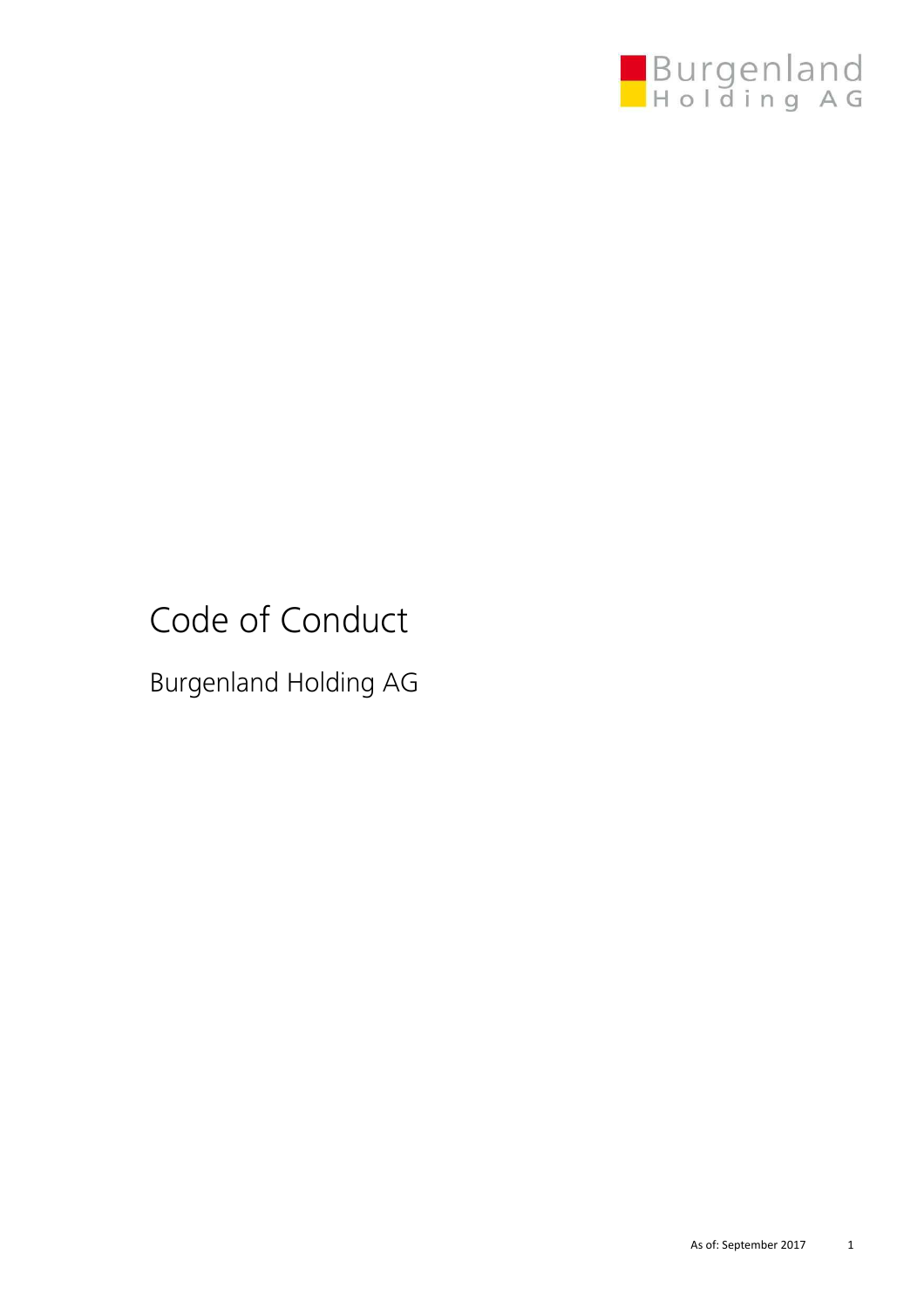# Table of Contents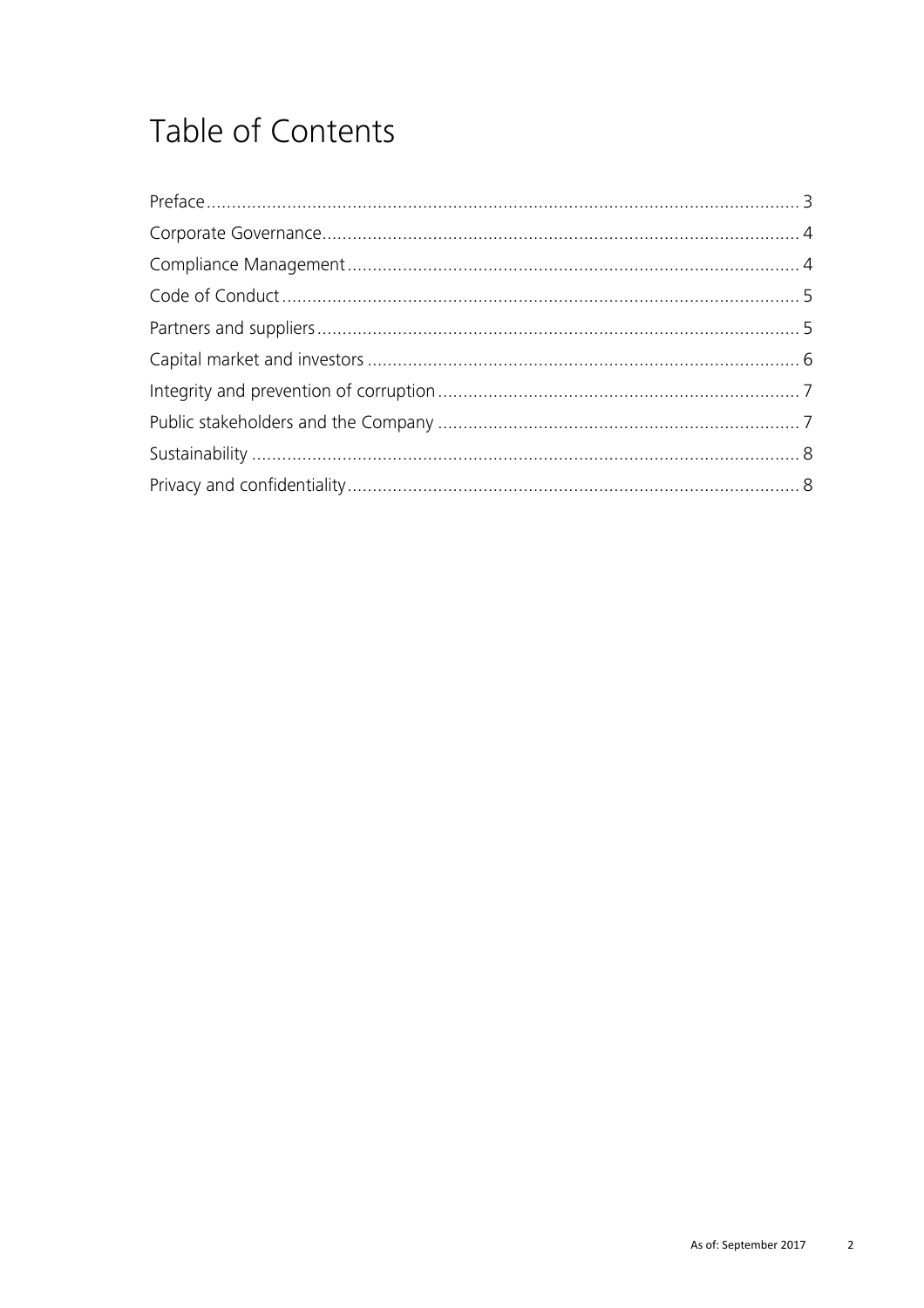#### Preface

Burgenland Holding AG was established as a holding company on January 25, 1990, for the partial privatisation of BEGAS Energie AG and Burgenländische Elektrizitätswirtschafts-AG (BEWAG).

It holds 49% of the share capital of Energie Burgenland AG, which resulted retroactively as of September 30, 2011, from the amalgamation of BEGAS Energie AG (BEGAS) into Burgenländische Elektrizitätswirtschafts-AG (BEWAG) at the end of June 2012. The remaining 51% of shares are held by Burgenländische Landesholding GmbH. Furthermore, the Company owns 0.99% of CEESEG AG.

As a listed company, Burgenland Holding AG serves as a role model. In order to safeguard its good reputation and its financial success, the Company is fully committed to integrity and law-abiding conduct. This Code of Conduct is intended to help live up to this commitment.

Which

Klaus Kohlhuber, LL.M. Nikolaus Sauer Member of the Management Board Member of the Supervisory Board

aues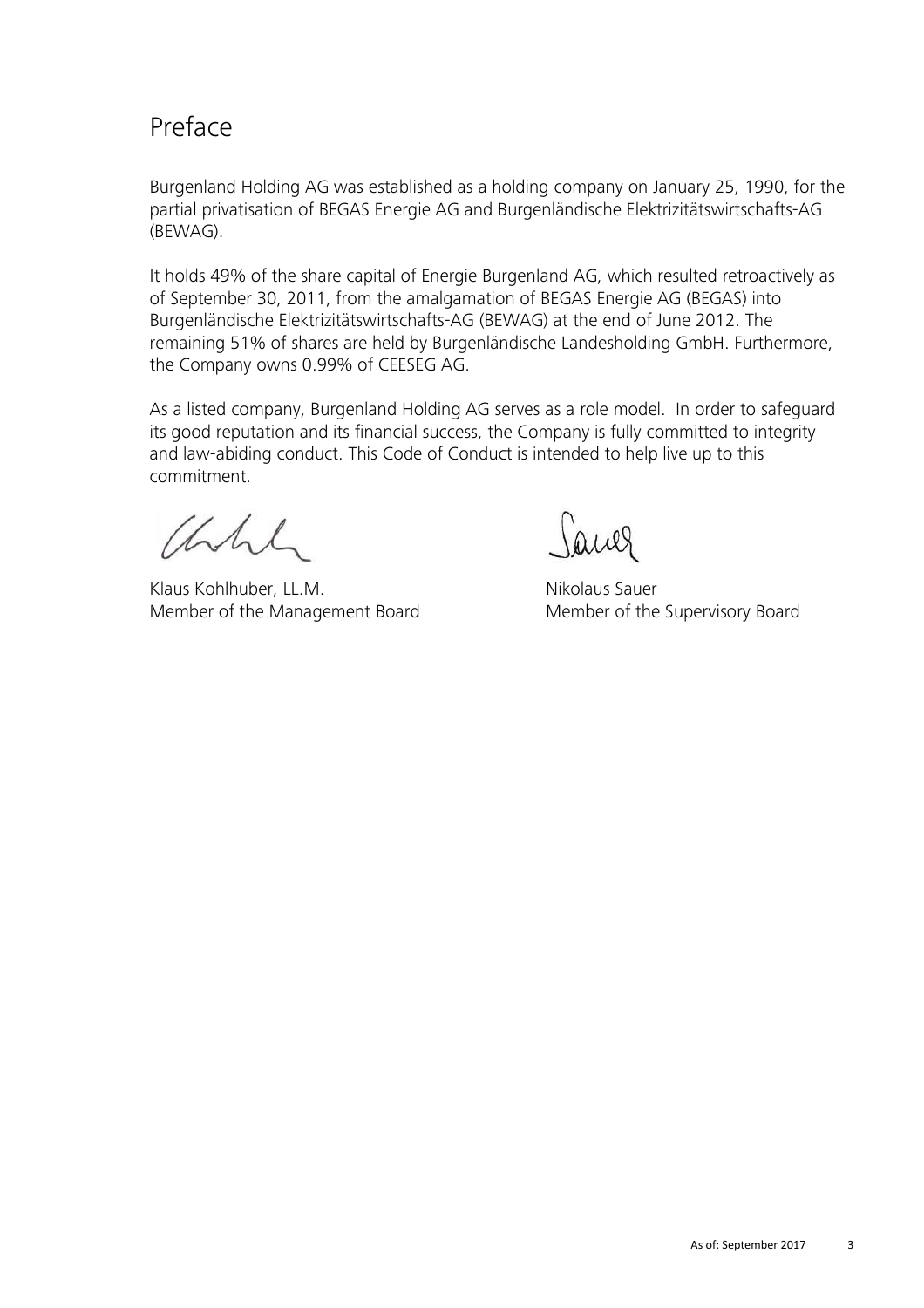

## Corporate Governance

Besides the applicable regulations of Austrian law, in particular the Companies Act and Capital Markets Act, corporate governance is governed by the By-Laws of Burgenland Holding AG, the Austrian Code of Corporate Governance (OeCGK) - see www.corporategovernance.at - as well as the rules of procedure of corporate bodies.

The Management and Supervisory Boards of Burgenland Holding AG are bound by the Principles of Good Corporate Governance and thus fulfil investor expectations with regard to responsible and transparent corporate governance and management control with a longterm perspective. As of October 1, 2015, Burgenland Holding AG has fully submitted to the OeCGK as amended in January 2015.

## Compliance Management

The introduction of a Compliance Management System is to ensure that this standard will be maintained.

One integral component of such Compliance Management System is this Code of Conduct (hereinafter "Burgenland Holding Code of Conduct"), which is intended to support anybody working for Burgenland Holding AG in implementing those standards and specify as well as summarise the principles and guidelines of responsible and ethical behaviour. The introduction of a whistleblower procedure is intended to warrant particular efficiency.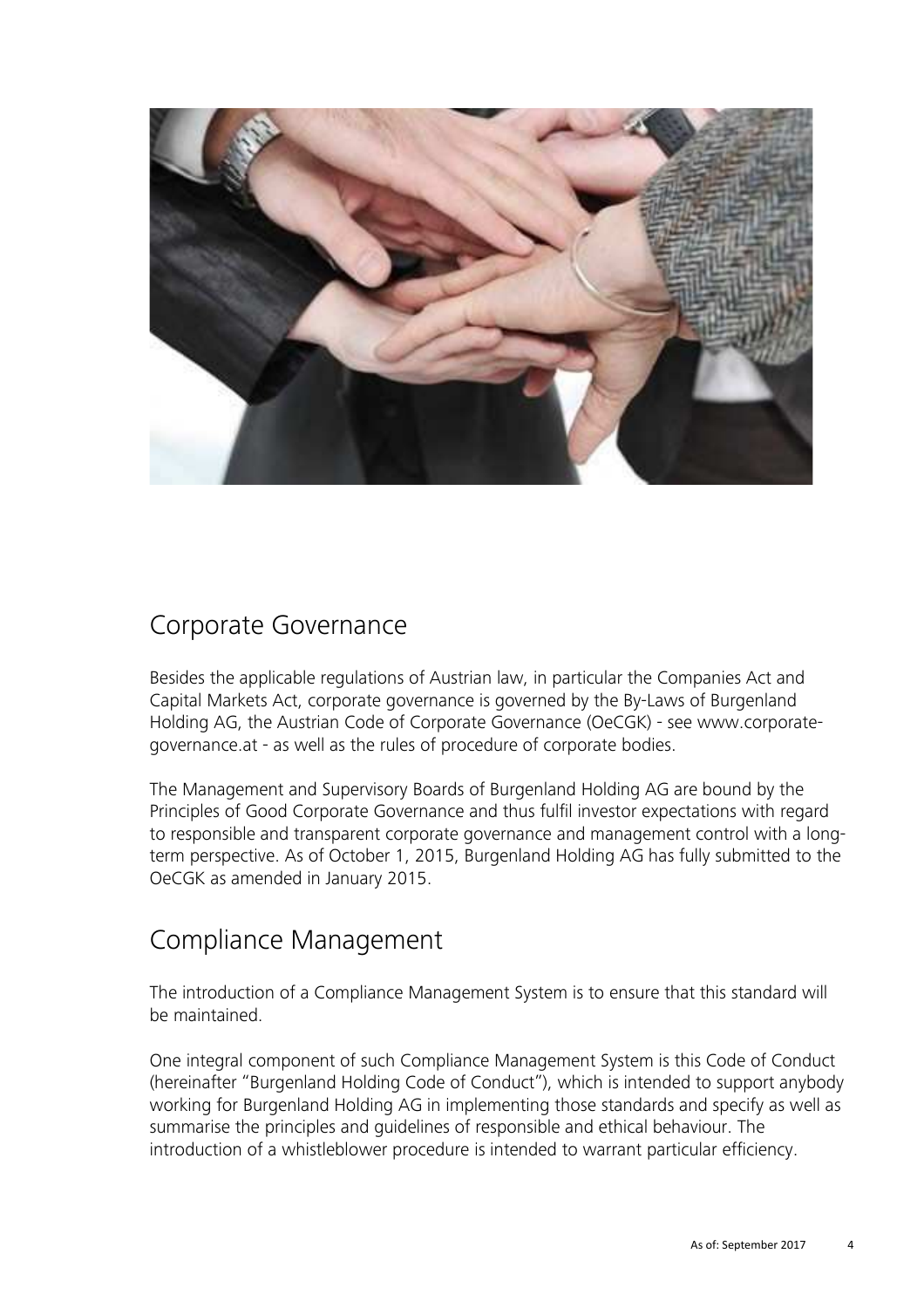## Code of Conduct

The Burgenland Holding Code of Conduct contains corporate principles and rules of conduct exceeding the scope of current legal requirements and has to be applied as stated unless specified further by other internal regulations.

The Burgenland Holding Code of Conduct forms the binding basis for reliability, transparency, trust, and quality in dealing with partners and serves as guidance in day-today operations.

Since the Company neither has employees of its own nor engages in any operations beyond managing the shares it holds in other companies, the scope of application is limited to corporate bodies as well as person acting on its behalf. This fact was also taken into account in the design of the actual content of the Code of Conduct. Beyond that, the Company will exercise its rights in associated companies against this background.

While the Burgenland Holding Code of Conduct is an internal document, it can at the same time serve to convey corporate principles and rules of conduct to business partners, suppliers, and substantial interests. No claims of third parties can be derived. Violations can be communicated directly to the Compliance Officer as needed.

#### Partners and suppliers

In all its business transactions, Burgenland Holding AG views its counterpart as an equal partner.

Procurement processes are conducted transparently and in accordance with the principles of free and fair competition as well as the non-discrimination of suppliers. The four-eyes principle is applied to protect the acting persons and to avoid possible misunderstandings.

At the same time, Burgenland Holding AG also expects its suppliers to follow the principles of the Burgenland Holding Code of Conduct.

Suppliers that do not meet the required quality criteria or do not pay sufficient attention to aspects related to the environment, occupational safety, security, or sustainability will be excluded.

Orders are generally only placed if the ratio of value of the service to be rendered and the price charged is clearly adequate. The actual performance of services will be inspected and documented by the Company.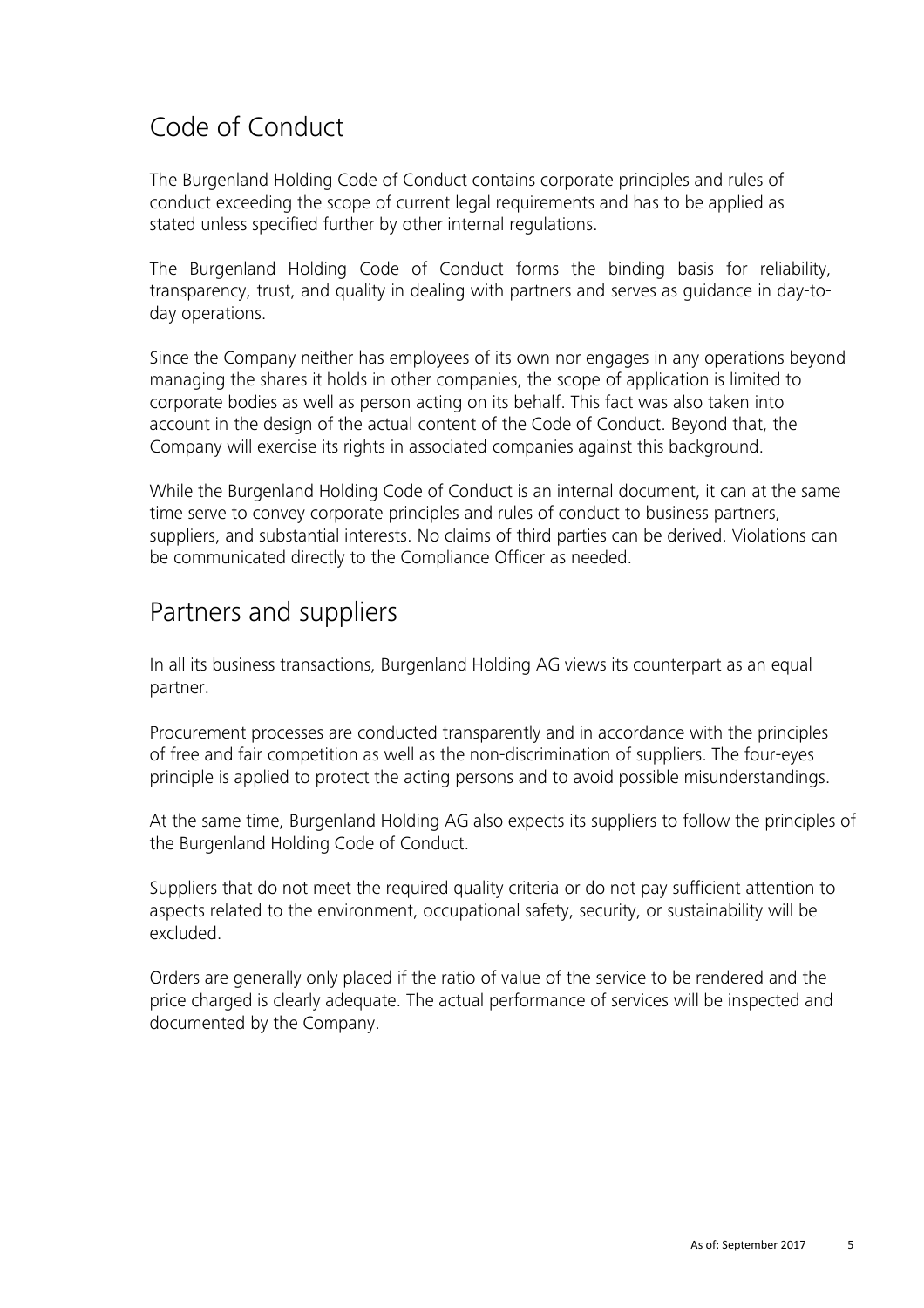

## Capital market and investors

The Management and Supervisory Boards are bound by the principles of good corporate governance.

The major functions of the management and supervisory system are reviewed on a continuous basis and adapted as needed. The goal is to live up to the trust of the shareholders and thus to contribute to the positive development and stimulation of the Austrian capital market.

Burgenland Holding AG is committed to responsible and transparent corporate governance aimed at adding value and is firmly grounded in clear rules and regulations complying with international standards.

The Company informs all capital market participants in a timely fashion and in accordance with the principles of non-discrimination and transparency about the current financial and income situations as well as important developments concerning the Company. All records and reports must be accurate and complete. In accordance with legal regulations, any insider information is generally published as an ad hoc announcement and can be retrieved from www.buho.at.

Burgenland Holding AG has an extensive set of measures in place to ensure that no person acting for the Company and no executive abuses their access to insider information about the Company to gain an illegal advantage for themselves or a third party.

The Company has voluntarily subjected itself to the Austrian Code of Corporate Governance.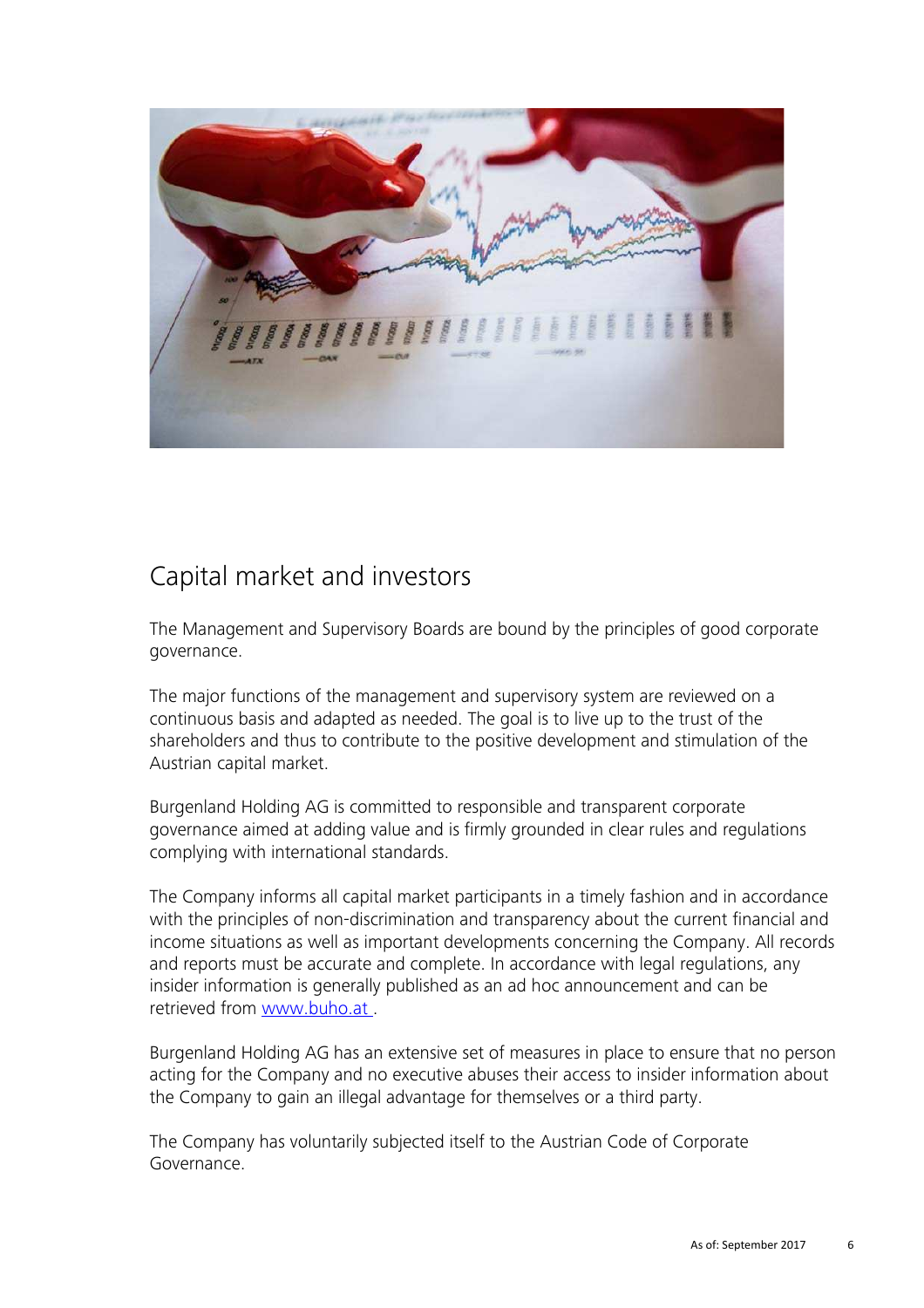# Integrity and prevention of corruption

As a listed business, the Company is subject to special standards. It is in the public interest and important for the Company's reputation to preclude any corruption by means of prevention, review and control.

The Company takes a stand against any form of corruption. All persons working for the Company are sensitized to the issue.

Benefits may be neither offered nor accepted. Exempted from this are typical local or regional offerings of low value.

Any monetary or in-kind donations to charitable, cultural, social, or sports-related institutions require approval by Management. For the sake of transparency, the recipient as well as the specific application by the recipient must be known and verifiable. The Company does not make any donations to political parties or to organisations or foundations that are closely associated with political parties.

Persons working for the Company are obliged to disclose any potential conflicts of interest. The introduction of a whistleblower procedure suitable for the scope of the Company's business operations is intended to offer the chance to report violations. The whistleblower procedure as well as the compliance reporting point (accessible at www.buho.at) offer the possibility to report such violations also anonymously.

The Company has a Compliance Officer for both, matters related to stock exchange law as well as of a general nature. This Officer is in charge of activities for the prevention of corruption.

## Public stakeholders and the Company

All official announcements by the Company are made in a complete, factual, accurate, understandable, and timely manner. The Company respects the professional independence of journalists and the media. Only authorised persons are entitled to divulge any information concerning the Company to the public, the media, or other third parties.

The Company pursues its affairs with the authorities and legislative institutions in an open and transparent manner. Information is obtained exclusively in a legal fashion and passed on truthfully.

The Company seeks regular consultations with its stakeholders. It carries on with them an open and transparent dialogue on various issues.